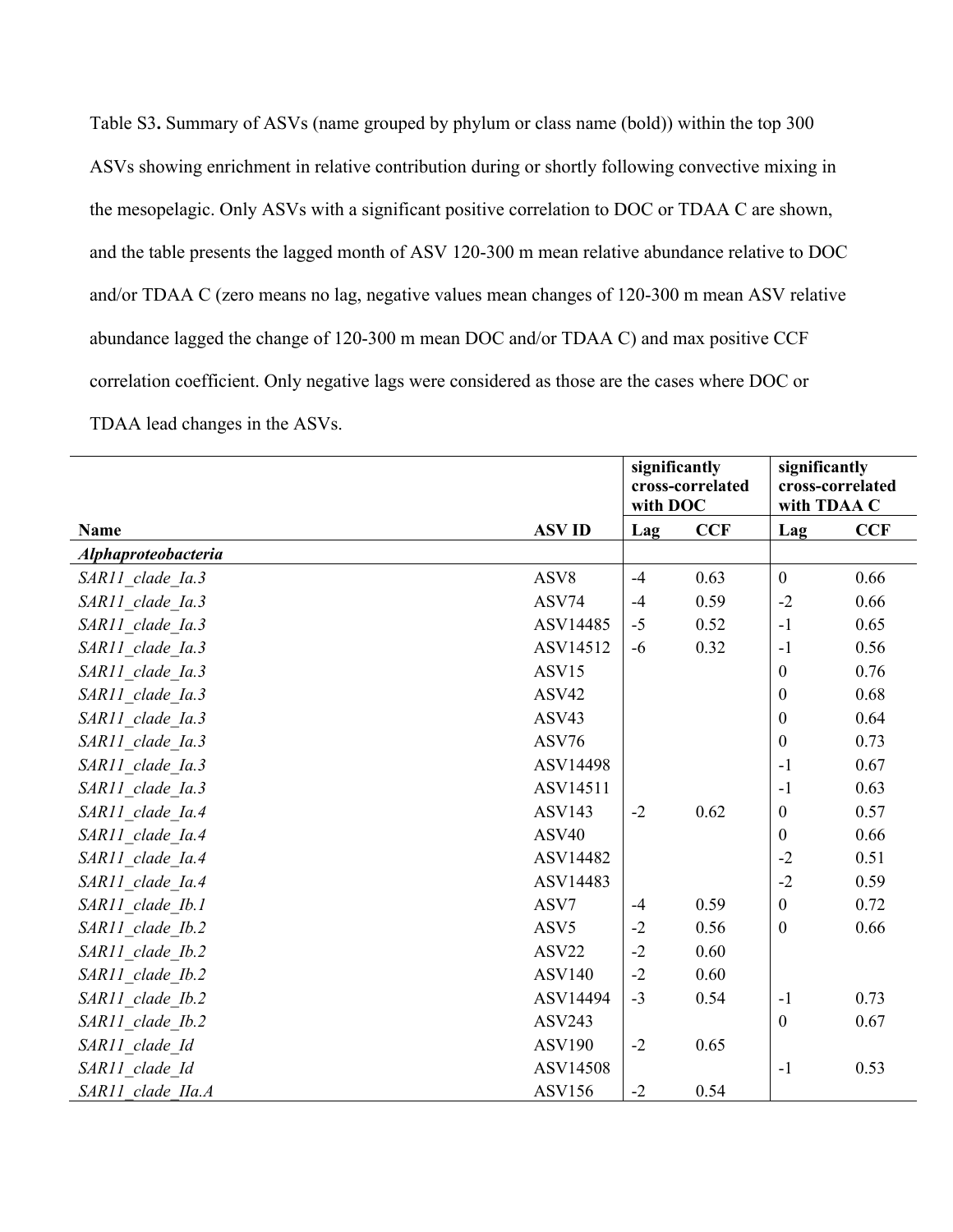| Table S3. continued. |  |
|----------------------|--|
|----------------------|--|

|                                                      |               | significantly<br>cross-correlated |            | significantly<br>cross-correlated |            |
|------------------------------------------------------|---------------|-----------------------------------|------------|-----------------------------------|------------|
|                                                      |               |                                   |            |                                   |            |
|                                                      |               | with DOC                          |            | with TDAA C                       |            |
| Name                                                 | <b>ASVID</b>  | Lag                               | <b>CCF</b> | Lag                               | <b>CCF</b> |
| SAR11 clade IIa.A                                    | ASV36         |                                   |            | $\boldsymbol{0}$                  | 0.72       |
| SAR11 clade IIa.A                                    | <b>ASV164</b> |                                   |            | $\boldsymbol{0}$                  | 0.66       |
| SAR11 clade IIa.B                                    | <b>ASV232</b> | $-1$                              | 0.57       |                                   |            |
| SAR11 clade IIa.B                                    | ASV25         |                                   |            | $\mathbf{0}$                      | 0.63       |
| SAR11 clade IIa.B                                    | ASV14502      |                                   |            | $-1$                              | 0.51       |
| SAR11 clade IIa                                      | <b>ASV104</b> | $-2$                              | 0.53       | $\boldsymbol{0}$                  | 0.60       |
| SAR11 clade IIa                                      | ASV69         |                                   |            | $\boldsymbol{0}$                  | 0.71       |
| SAR11 clade IIa                                      | ASV14487      |                                   |            | $-3$                              | 0.58       |
| SAR11 clade IIIa                                     | <b>ASV152</b> |                                   |            | $\boldsymbol{0}$                  | 0.58       |
| SAR11 clade IV                                       | ASV95         | $-1$                              | 0.66       |                                   |            |
| SAR11 clade IV                                       | <b>ASV108</b> | $-1$                              | 0.56       |                                   |            |
| SAR11 clade IV                                       | ASV92         | $-2$                              | 0.66       |                                   |            |
| SAR11 clade IV                                       | <b>ASV262</b> |                                   |            | $\boldsymbol{0}$                  | 0.58       |
| SAR11 clade                                          | <b>ASV161</b> |                                   |            | $\boldsymbol{0}$                  | 0.84       |
| OCS116 clade                                         | ASV11         | $-2$                              | 0.67       | $\boldsymbol{0}$                  | 0.54       |
| OCS116 clade                                         | <b>ASV126</b> | $-2$                              | 0.67       |                                   |            |
| Rhodobacterales Rhodobacteraceae                     | <b>ASV167</b> | $-3$                              | 0.58       |                                   |            |
| Rhodospirillales Rhodospirillaceae OM75 clade        | <b>ASV100</b> | $-4$                              | 0.68       | $\boldsymbol{0}$                  | 0.68       |
| Rhodospirillales Rhodospirillaceae Defluviicoccus    | <b>ASV109</b> | $-2$                              | 0.52       | $\boldsymbol{0}$                  | 0.56       |
| Rhodospirillales Rhodospirillaceae AEGEAN.169 marine |               |                                   |            |                                   |            |
| group                                                | <b>ASV146</b> | $-2$                              | 0.61       |                                   |            |
| Rhodospirillales Rhodospirillaceae AEGEAN.169 marine |               |                                   |            |                                   |            |
| group                                                | <b>ASV191</b> | $-2$                              | 0.63       |                                   |            |
| Rhodospirillales Rhodospirillaceae Magnetospira      | <b>ASV130</b> |                                   |            | $-3$                              | 0.58       |
| Rickettsiales SAR116 clade                           | <b>ASV123</b> | $-4$                              | 0.66       | $\boldsymbol{0}$                  | 0.68       |
| <b>Chloroflexi</b>                                   |               |                                   |            |                                   |            |
| SAR202 Clade1                                        | ASV10         |                                   |            | $\mathbf{0}$                      | 0.59       |
| SAR202 Clade2                                        | <b>ASV106</b> |                                   |            | $-3$                              | 0.52       |
| SAR202 Clade2                                        | ASV94         |                                   |            | $-3$                              | 0.56       |
| SAR202 Clade3                                        | ASV119        | $-6$                              | 0.51       | $-2$                              | 0.69       |
| SAR202 Clade                                         | <b>ASV113</b> |                                   |            | $\boldsymbol{0}$                  | 0.64       |
| Flavobacteriia                                       |               |                                   |            |                                   |            |
| Flavobacteriales Flavobacteriaceae NS2b marine group | ASV28         | $-2$                              | 0.61       |                                   |            |
| Flavobacteriales Flavobacteriaceae NS2b marine group | <b>ASV132</b> | $-1$                              | 0.52       |                                   |            |
| Flavobacteriales Flavobacteriaceae NS4 marine group  | ASV83         | $-3$                              | 0.54       |                                   |            |
| Flavobacteriales Flavobacteriaceae NS4 marine group  | <b>ASV245</b> | $-3$                              | 0.56       | $-1$                              | 0.55       |
| Flavobacteriales Flavobacteriaceae NS4 marine group  | <b>ASV145</b> | $-3$                              | 0.52       |                                   |            |
| Flavobacteriales Flavobacteriaceae NS4 marine group  | <b>ASV246</b> | $-1$                              | 0.62       |                                   |            |
| Flavobacteriales Flavobacteriaceae NS4 marine group  | <b>ASV238</b> | $-1$                              | 0.59       |                                   |            |